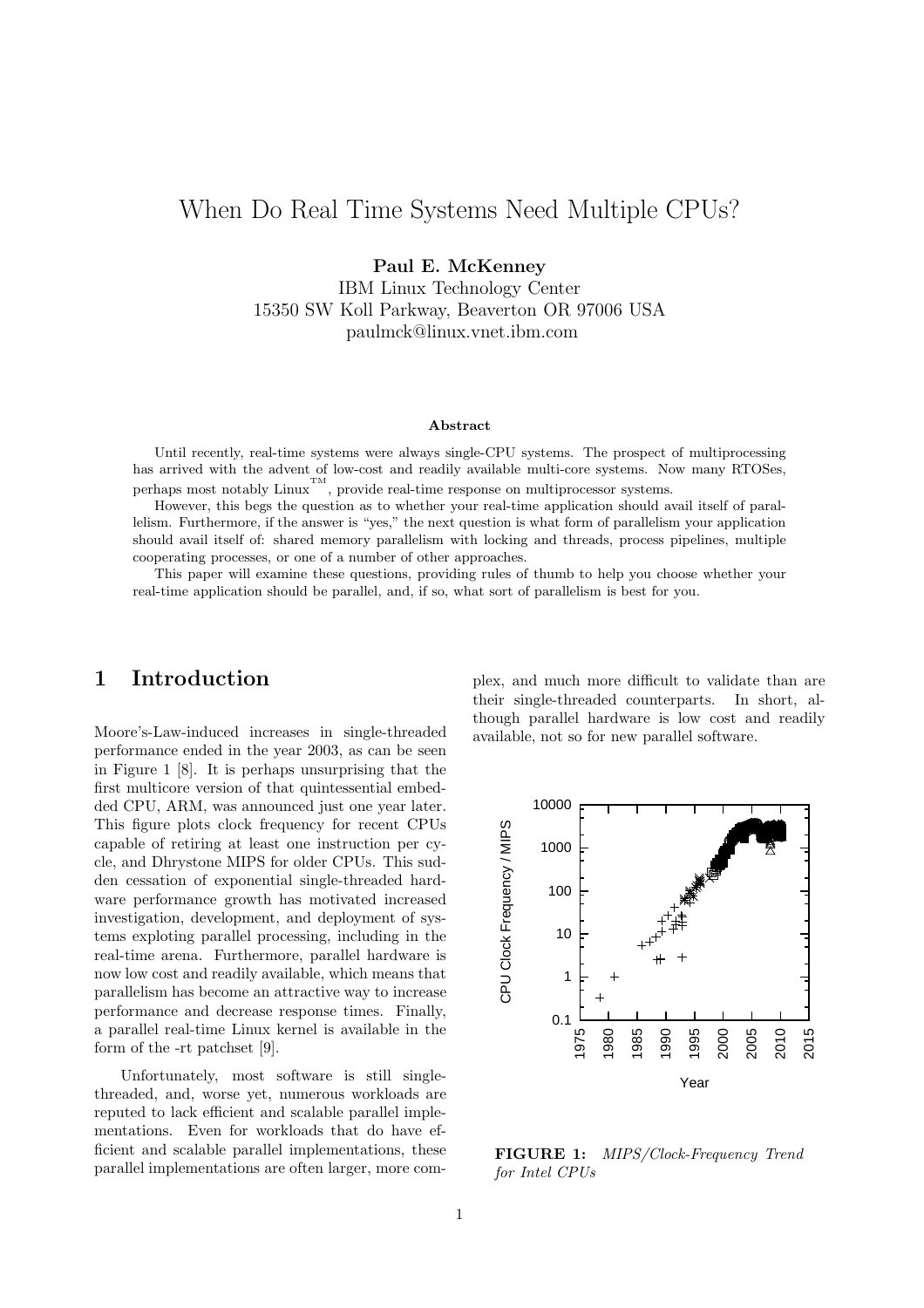This situation motivates some rules of thumb to help determine when parallel hardware and software is the right tool for the job. Section 2 discusses parallelizing the control loop itself, Section 3 covers some ways of dealing with difficult-to-parallelize workloads, Section 4 discusses alternatives to parallelizing control loops, Section 5 enumerates uses for leftover CPUs, and finally Section 6 presents concluding remarks and rules of thumb.

## 2 Parallelizing the Control Loop

This section looks at use of parallelism for the realtime control loop itself. Rather than specialize this discussion to any specific workload, we will consider the following randomly chosen synthetic workload:

```
1 void mung(int *x, int n)
2 {
3 int i;
4
5 for (i = 0; i < n; i++)6 x[i] = 10 + x[i] / 10;7 }
```
This function carries out a simple transform on each element of an array of integers. We can then examine the effectiveness of parallelism as a function of array size and number of passes over the array. The experiments in this paper will vary the array size and number of passes in tandem: ten passes over a ten-element array, one hundred passes over a onehundred-element array, and so forth.

The two major modes of parallelism are pipelining and data parallelism. Pipelining partitions the workload in time, so that a given unit of work flows through the processors in the pipeline, as shown in Figure 2.



FIGURE 2: Pipelined Parallelism

In contrast, data parallelism partitions the workload in space, so that different sets of data are handled by different CPUs, as shown in Figure 3.



FIGURE 3: Data Parallelism

Suppose that a given workload had a large array that required two mathematical operations to be carried out on each element. In pipelining, one CPU would carry out the first operation on all elements, and another CPU would then carry out the second operation, again on all elements. In contrast, in data parallelism, one CPU would carry out both operations on each element in the first half of the array, and another CPU would carry out both operations on the second half of the array.

The next two sections look at each of these approaches in more detail.

#### 2.1 Pipelining

We implement pipelining by processing half of the passes through all of the elements, then using pthread\_create() [4] to handle the remainder of the passes. The results on an Intel $^{\circledR}$  dual-core 2.53GHz dual-core laptop are shown in Figure 4. The dashed line is the response time of pipelining, and the solid line is the response time of singlethreaded execution. From the results for small computations at the left, we can see that the overhead of pthread\_create() and pthread\_join() approaches 100 microseconds, which is far in excess of the single-threaded loop overhead of roughly 2 microseconds. Worse yet, the pipelined response time is never better than that of single-threaded execution, even for 10,000 passes through a 10,000-element array, which likely far exceeds the overhead of anything likely to appear in a self-respecting real-time control loop.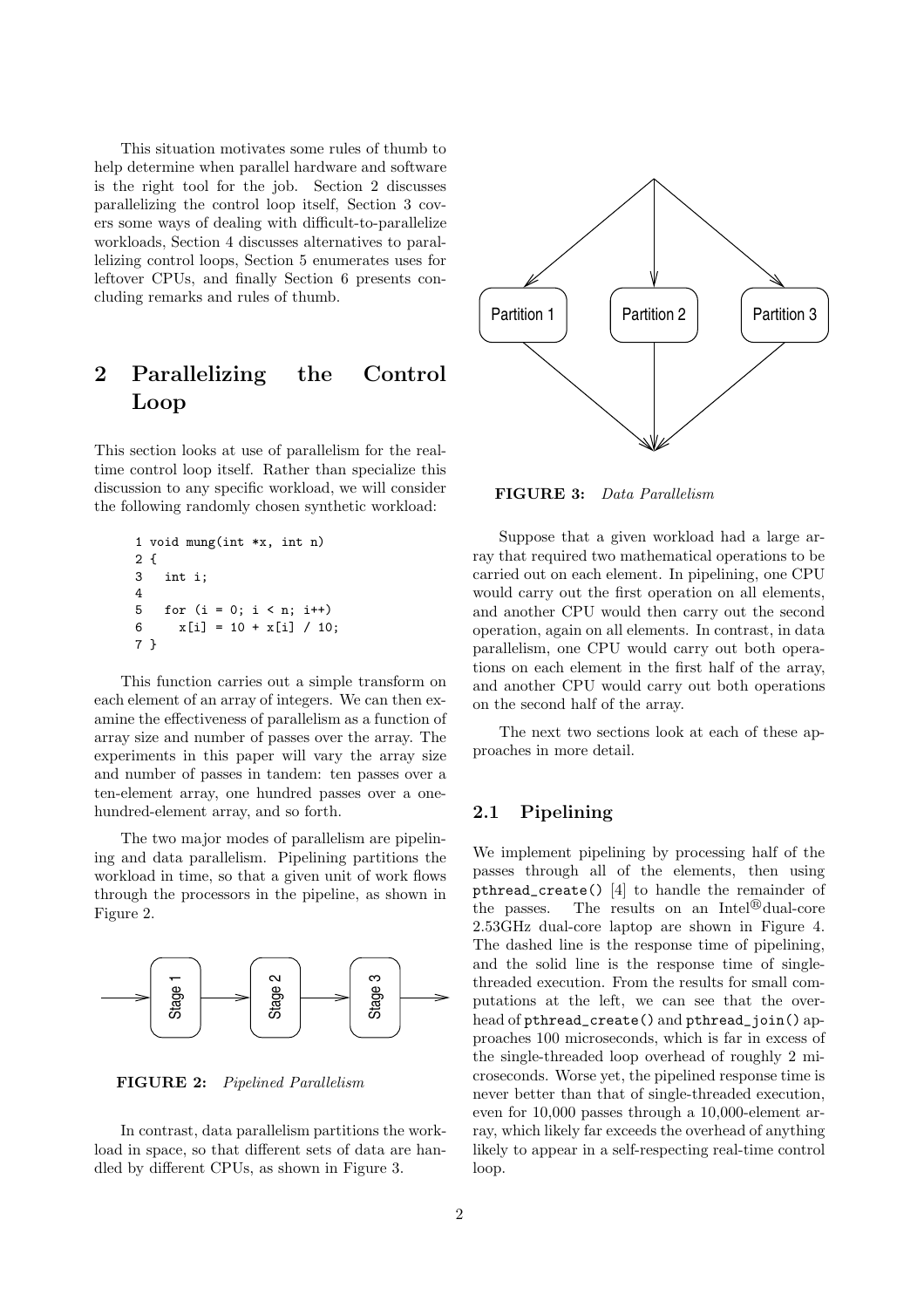



FIGURE 5: Pipelining Performance, Pre-Existing Threads

### FIGURE 4: Pipelining Performance

We clearly need more efficient synchronization mechanisms that pthread\_create() and pthread\_ join(). A reasonable alternative is to create the needed threads at initialization, and then reuse these pre-existing threads for each new unit of work. This approach is more difficult to design than simple use of pthread\_create() and pthread\_join(), but, as can be seen in Figure 5, the synchronization overhead of this approach is roughly two orders of magnitude smaller, so that the response time of the pipelined approach nears that of the single-threaded approach with "only" 100 passes through a 100-element array.

But the goal of parallelism is not to merely approach the performance of single-threaded implementation, but rather to greatly exceed it. It is easy to see that pipelining is simply not up to this task, at least when work appears in isolation—the response time will always be greater than that of the singlethreaded implementation, with the addition of synchronization overhead.

However, if units of work can arrive in quick succession, then pipelining can provide improvment in response time, as shown by Figure 6. The improvement occurs when a second unit of work arrives shortly after the first unit begins executing. Given single-threaded execution, the second unit will have to wait for the first unit to finish, as shown by the top half of the figure.

However, given pipelining, the second unit can begin execution as soon as the first unit finishes using CPU 0, so that the execution of the first half of the second unit overlaps with the second half of the first unit, as shown by the bottom half of the figure. The rhombuses denote synchronization overhead, showing further that reasonable improvement is possible even when the synchronization overhead is a substantial fraction of the duration of the units of work.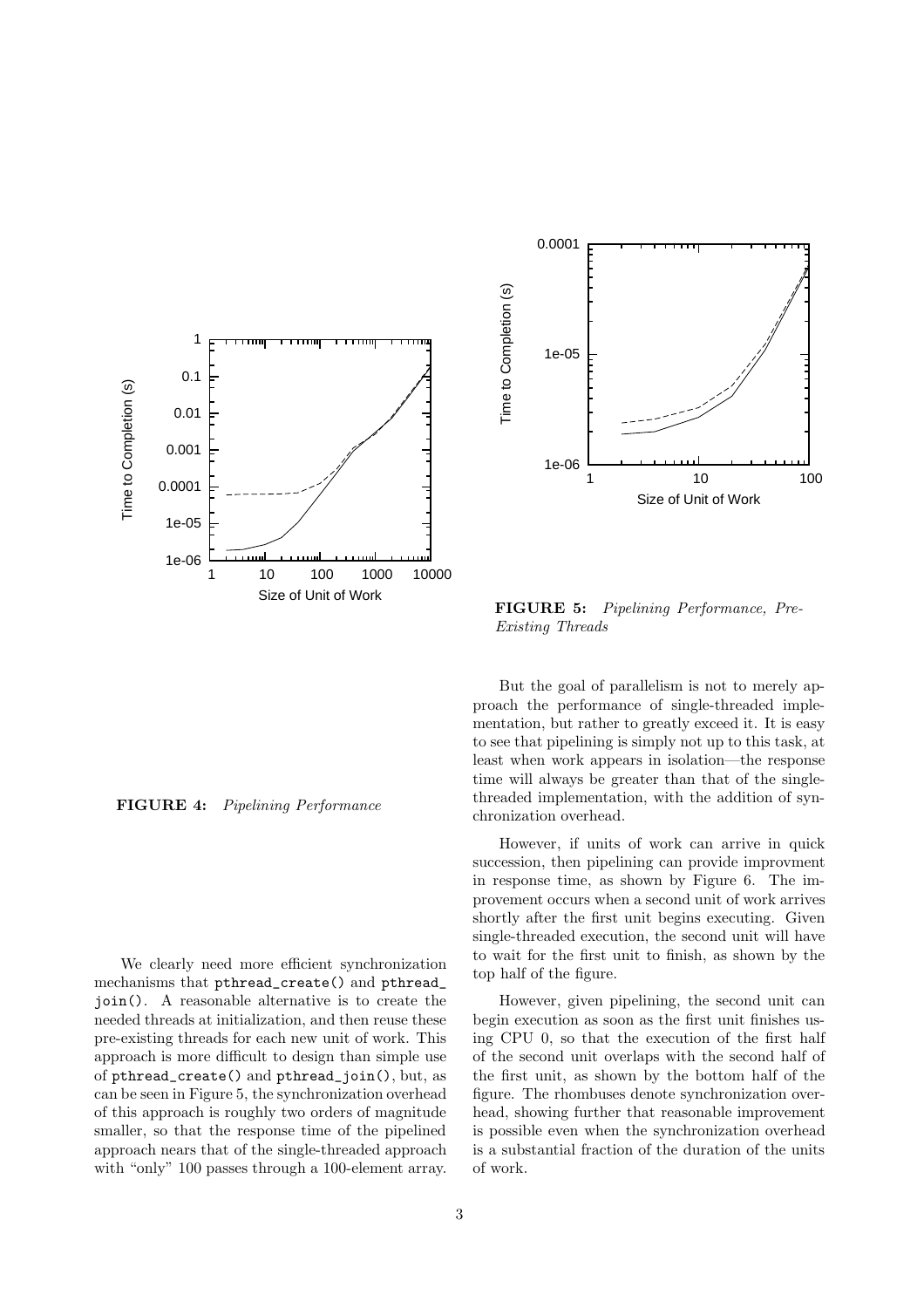

FIGURE 6: Improving Response With Pipelining

In short, pipelining cannot reduce the response time of a single isolated unit of work, but can provide reductions in response time by overlapping the execution of successive units of work. Pipelining implementation is generally straightforward, but the overhead of each stage of the pipeline should be chosen so as to significantly exceed synchronization overhead, including both communication overhead and cache misses.

## 1 0.1 Time to Completion (s) Time to Completion (s) 0.01 0.001 0.0001 1e-05 1e-06 1 10 100 1000 10000 Size of Unit of Work

FIGURE 7: Data-Parallel Performance

And again, an alternative approach creates the needed threads at initialization time and passes work based on shared-memory operations, resulting in the much-improved response times shown in Figure 8. Significant improvements in response time appear with work-unit sizes as small as 100 (keep in mind that this plot uses logarithmic scales).

#### 2.2 Data Parallelism

We implement data parallelism by processing half of the array elements by the parent task and the other half by a child task. As can be seen in Figure 7, this provides faster response time than does the single-threaded implementation, but only for workunit sizes that are unrealistically large for most applications. Again, the solid line is the response time for single-threaded execution, and the dashed line is the response time for data-parallel execution, and again the base overhead of the data-parallel execution is dominated by the overhead of pthread\_create() and pthread join().



FIGURE 8: Data-Parallel Performance, Pre-Existing Threads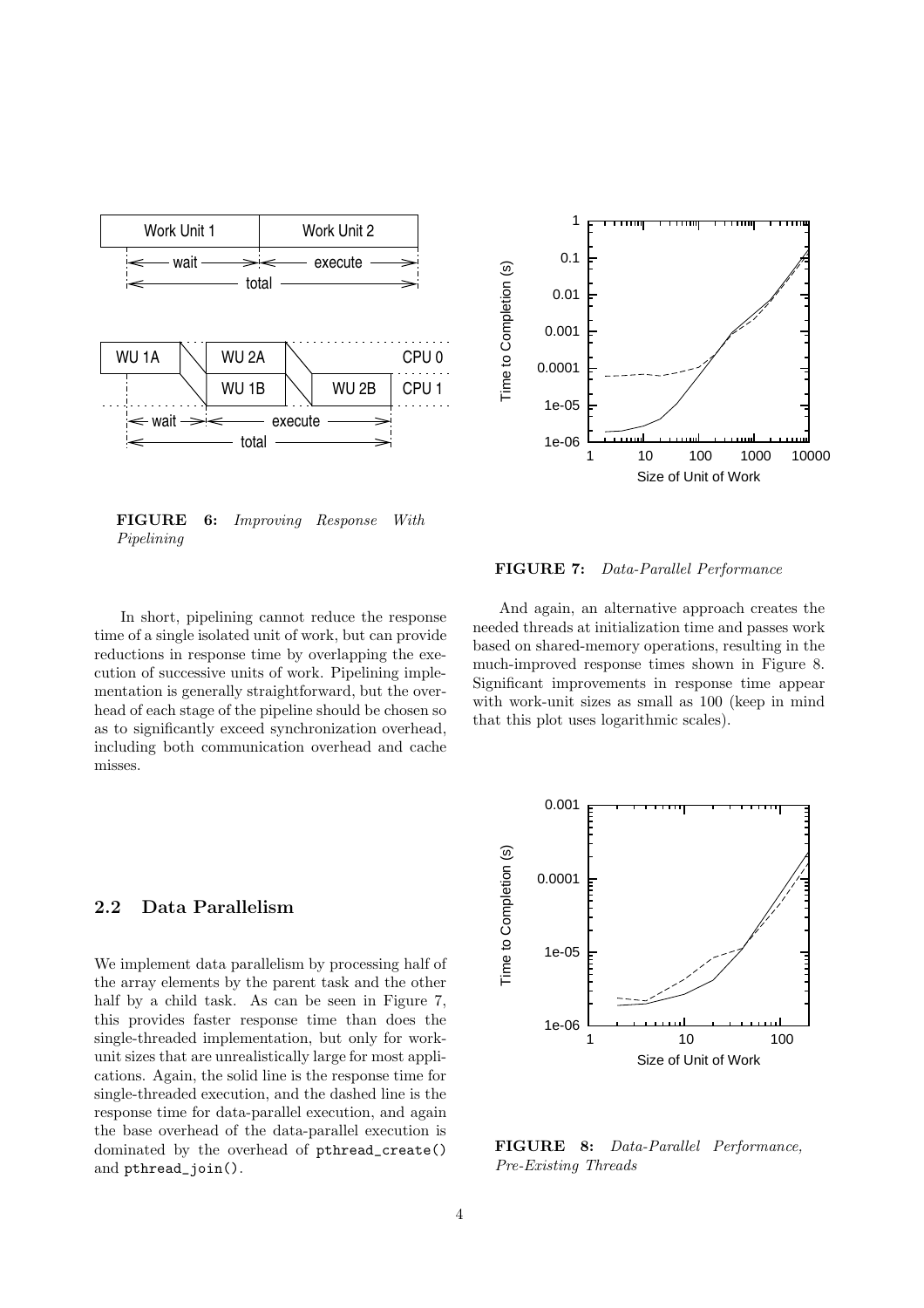### 2.3 Control Loop Analysis

Of course, the best way to evaluate a given design is to implement it and measure the results. That said, a small amount of analysis can sometimes save considerable quantities of implementation and measurement.

Therefore, suppose that the overhead of a unit of work is  $T$ , that the synchronization overhead (including cache misses, atomic instructions, locking, etc.) is C, and that there are N CPUs. The duration of data-parallel execution is then given by:

$$
\frac{T}{N} + C \tag{1}
$$

The speedup is the ratio of the single-threaded execution time to that of the data-parallel implementation:

$$
S = \frac{T}{\frac{T}{N} + C} \tag{2}
$$

This can be normalized by multiplying the numerator and denominator by  $N/C$ :

$$
S = \frac{n\frac{T}{C}}{\frac{T}{C} + N} \tag{3}
$$

This in turn permits us to estimate an upper bound for the speedup given only number of CPUs and the ratio of the single-threaded execution time to the synchronization overhead, as shown in Figure 9 for  $N$  equal to 2, 3, and 4 CPUs. As can be seen from this figure, the ratio  $T/C$  must be reasonably large to attain reasonable speedups.

Although achieving linear speedup is a common parallel-programming goal, a more appropriate goal for real-time programming is meeting the specified deadlines. Figure 9 can be used for this purpose as well by taking the required speedup and scanning across the chart to find feasible values of  $T/C$  and N. Mathematically inclined readers might instead wish to solve Equation 3 for either  $T/C$  or N, and also to note the similarities to Amdahl's Law [1].



FIGURE 9: Limits to Speedup

#### 2.4 Control Loop Discussion

Pipelining and data parallelism are often simple enough to fit into the tight deadlines that are often associated with real-time and embedded projects. These approaches to parallelism can significantly reduce response times, but only if the overhead of the control loop is at lead several tens of microseconds.

Although such overheads are not unheard of, this does beg the question of what is to be done in cases where the control-loop overhead is to small to efficiently parallelize, or where the workload is not well-suited to parallelization. Of course, if the control loop meets performance criteria given a singlethreaded implementation, you should simply declare victory and retain the single-threaded implementation. The following sections discuss what you might do otherwise.

# 3 Dealing With Difficult-to-Parallelize Workloads

The prototypical difficult-to-parallelize workload would be encryption and decryption, where dependencies are often inserted into the workload for the express purpose of making it difficult to operate on the stream in parallel. If you have control of both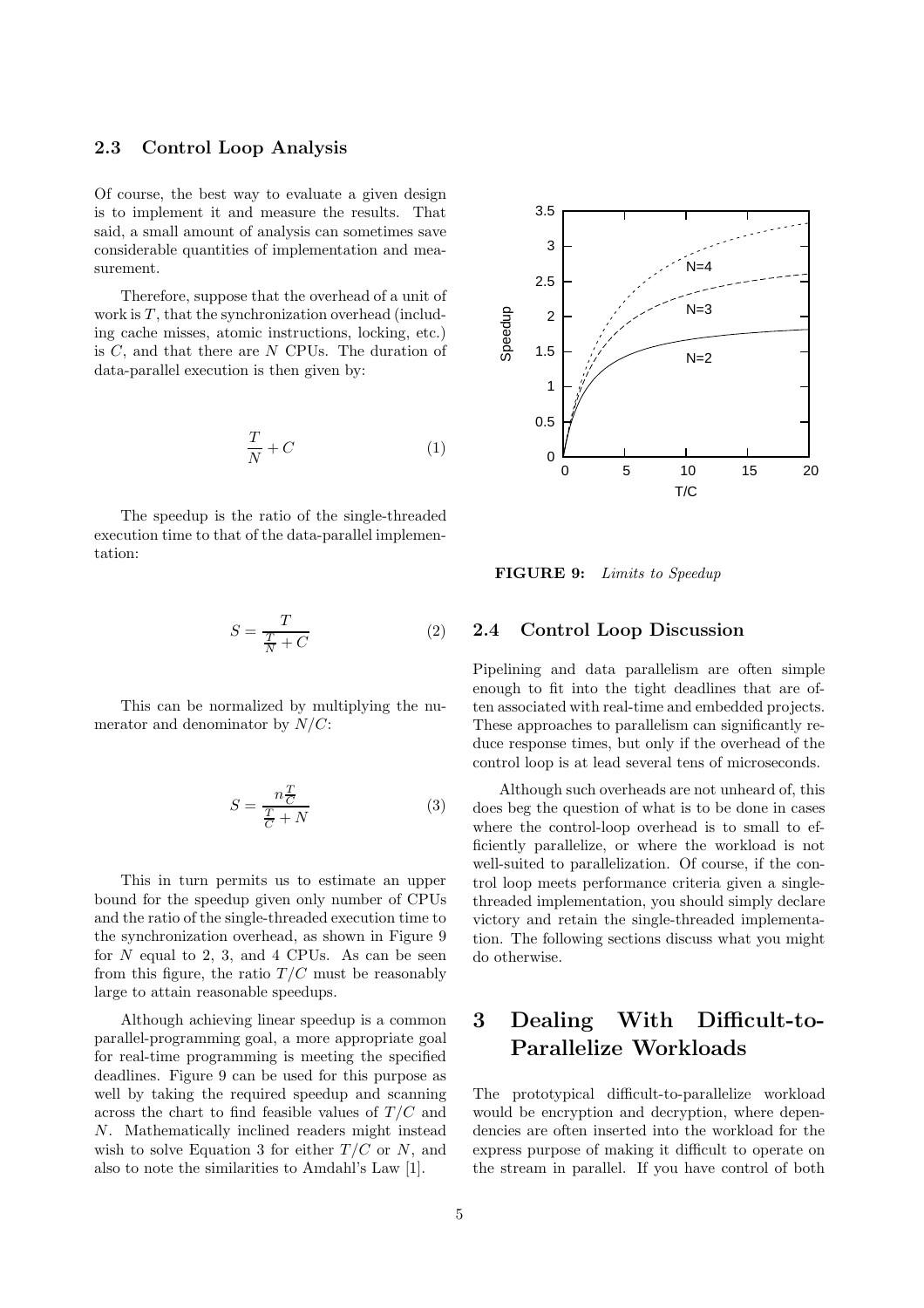ends of the conversation and if there are large quantities of data being encrypted, one approach is interleaving. The idea is to split the unencrypted stream into blocks, so that the  $n<sup>th</sup>$  CPU encrypts every  $n<sup>th</sup>$ block. The receiver can then use multiple CPUs to decrypt and then splice the stream back together. The same approach may be used for compression, albeit most likely at some compression-ratio penalty.

Audio and video encoding and decoding can be more challenging, although one possible approach for video is to partition the display, and treat each partition as a separate video stream.

# 4 Alternatives to Parallelized Control Loops

Although parallel programming is not the impossible task that some believe it to be [8], there can be no doubt that it is more difficult than sequential programming. It therefore makes a lot of sense to consider alternatives to parallelizing the control loop, including the following:

- 1. Hand-optimizing the (single-threaded) control loop.
- 2. Use approximations in the control loop, with periodic calibration from a thread running on some other CPU.
- 3. Use hardware accelerators to speed up the computations. Such accelerators are especially attractive for audio and video encoding and decoding, for which a number of accelerators are available, though normally integrated into a given system-on-a-chip (SoC).
- 4. Use FPGAs to speed up the computations. This won't necessarily be easier than parallelism, but there are some workloads better suited to FPGAs than parallel software, and vice versa.

As always, use the right tool for the job!

And when the system is fast enough for your purposes, stop messing with it! If you can't stop yourself from messing with it, at least record the working fastenough version in your favorite source-code control system.

### 5 Leftover CPUs

In sharp contrast with decades past, there is a very real possibility that your real-time system will be able to operate using only some of the available CPUs. The question then becomes "what to do with the leftover CPUs?" Here are some possibilities:

- 1. Power them off.
- 2. Switch to hardware with fewer CPUs. (The glass is neither half full or half empty, but rather twice as big as it needs to be!)
- 3. Use them to run any needed UI or reporting system.
- 4. In the case of enterprise real-time [6], run some of the enterprise portion of the application on the leftover CPUs.

These last two items require communicating from and to the real-time control loop. This is often done using special real-time messaging software, which can work well, especially between systems. However, given that the communication is occuring within a single system faster shared-memory techniques may be used. These techniques are often somewhat more difficult to use, but can offer much better performance and latencies. The optimal techique depends on the situation:

- 1. Messaging can use real-time implementations of linked lists [2] or user-mode equivalents of kfifo  $[3]$ .
- 2. Lookups using linked structures such as hash tables, lists, or search trees on read-mostly data can use RCU [2, 5, 7].
- 3. Other communications mechanisms can use locking, provided that priority boosting is implemented [4].

However, thread placement is important, as can be seen in the following table.

 $\sim$  Cost

|                                | Cost              |       |
|--------------------------------|-------------------|-------|
| Operation                      | (n <sub>s</sub> ) | Ratio |
| Clock Period                   | 0.4               | 1.0   |
| "Best-case" CAS                | 12.2              | 33.8  |
| Best-case lock                 | 25.6              | 71.2  |
| Single cache miss              | 12.9              | 35.8  |
| CAS cache miss                 | 7.0               | 19.4  |
| Single cache miss (off-core)   | 31.2              | 86.6  |
| CAS cache miss (off-core)      | 31.2              | 86.5  |
| Single cache miss (off-socket) | 92.4              | 256.7 |
| CAS cache miss (off-socket)    | 95.9              | 266.4 |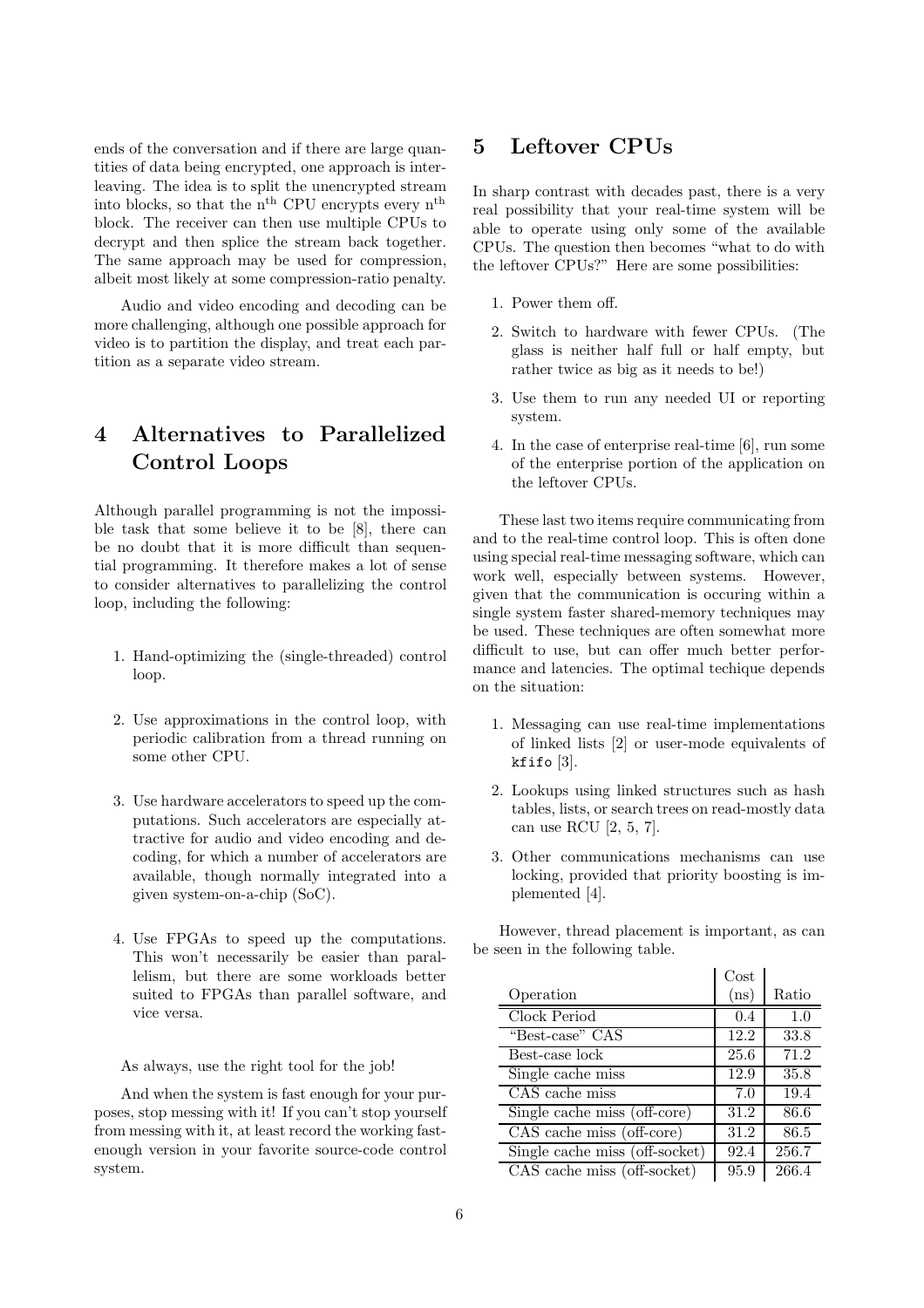The first column of this table gives the type of operation and the locality, the second column gives the cost in nanoseconds, and the third column gives the ratio of the cost to the clock period, in other words, the number of cycles. This data was collected on a 16-CPU 2.8GHz Intel X5550 (Nehalem) system.

The first four rows following the clock period are operations within a given core, so that the "cache misses" merely move the data from one thread to another, while the "best case" rows have a single thread operating on the data. Interestingly enough, on this hardware, it is faster to move data from one thread to another within a core than it is to have a single thread operate atomically on that same data.

The next two rows are operations on different cores within the same socket. Moving data from one core to another is thus quite expensive compared to operating on that same data within a given core.

The final two rows are operations on different sockets, which is almost an order of magnitude more expensive than atomic operations within a given core and more than two orders of magnitude more expensive than simple non-atomic instructions.

It can therefore be beneficial to use facilities such as sched\_setaffinity() to place processes so as to minimize communications latencies. This is especially important if communications operations appear in your real-time control loop, because any cache misses will add directly to your loop's response time. Read-mostly data is an important special case. Where RCU can be used, the processor caches will retain copies of the data where needed, so that placement becomes less critical.

### 6 Conclusions

As always, use the right tool for the job. In particular, if simple sequential execution permits you to meet your response-time goals, you probably should not bother with parallelism. However, if sequential execution is insufficient, both pipelining and data parallelism can improve response times, particularly when each pass through your control loop takes more than an order of magnitude longer than the execution time for the synchronization mechanism you have chosen.

Interleaving can be used in some cases to batch streamed workloads in order to make them easier to parallelize. Alternatively, sequential-code optimizations and hardware acceleration can be an attractive option for some types of workloads.

Difficult though it may be for old-timers such as the author to grasp, it is not unusual to find that your workload fails to use all of the CPUs available to you. These can be powered off, or they can run non-real-time portions of your extended workload, for example, the user interface. However, on larger systems, careful process and thread placement can optimize communications latencies and overheads.

Although parallelism is not always the right tool for the job, the low cost and easy availability of multicore systems and parallel software make parallelism much more attractive than in years past.

## Acknowledgements

No article mentioning the -rt patchset would be complete without a note of thanks to Ingo Molnar, Thomas Gleixner, Sven Dietrich, K.R. Foley, Gene Heskett, Bill Huey, Esben Neilsen, Nick Piggin, Steven Rostedt, Michal Schmidt, Daniel Walker, Karsten Wiese, John Stultz, John Kacur, Carsten Emde, Clark Williams, GeunSik Lim, Uwe Kleine-Knig, Darren Hart, Dinakar Guniguntala, Luis Claudio R. Goncalves, and many others besides. I also owe thanks to Kathy Bennett for her support of this effort.

## Legal Statement

This work represents the views of the authors and does not necessarily represent the view of IBM.

Linux is a copyright of Linus Torvalds.

Other company, product, and service names may be trademarks or service marks of others.

## References

- [1] Gene Amdahl. Validity of the single processor approach to achieving large-scale computing capabilities. In AFIPS Conference Proceedings, pages 483–485, Washington, DC, USA, 1967. IEEE Computer Society.
- [2] Mathieu Desnoyers. [RFC git tree] userspace RCU (urcu) for Linux. Available: http:// lkml.org/lkml/2009/2/5/572 http://lttng. org/urcu [Viewed February 20, 2009], February 2009.